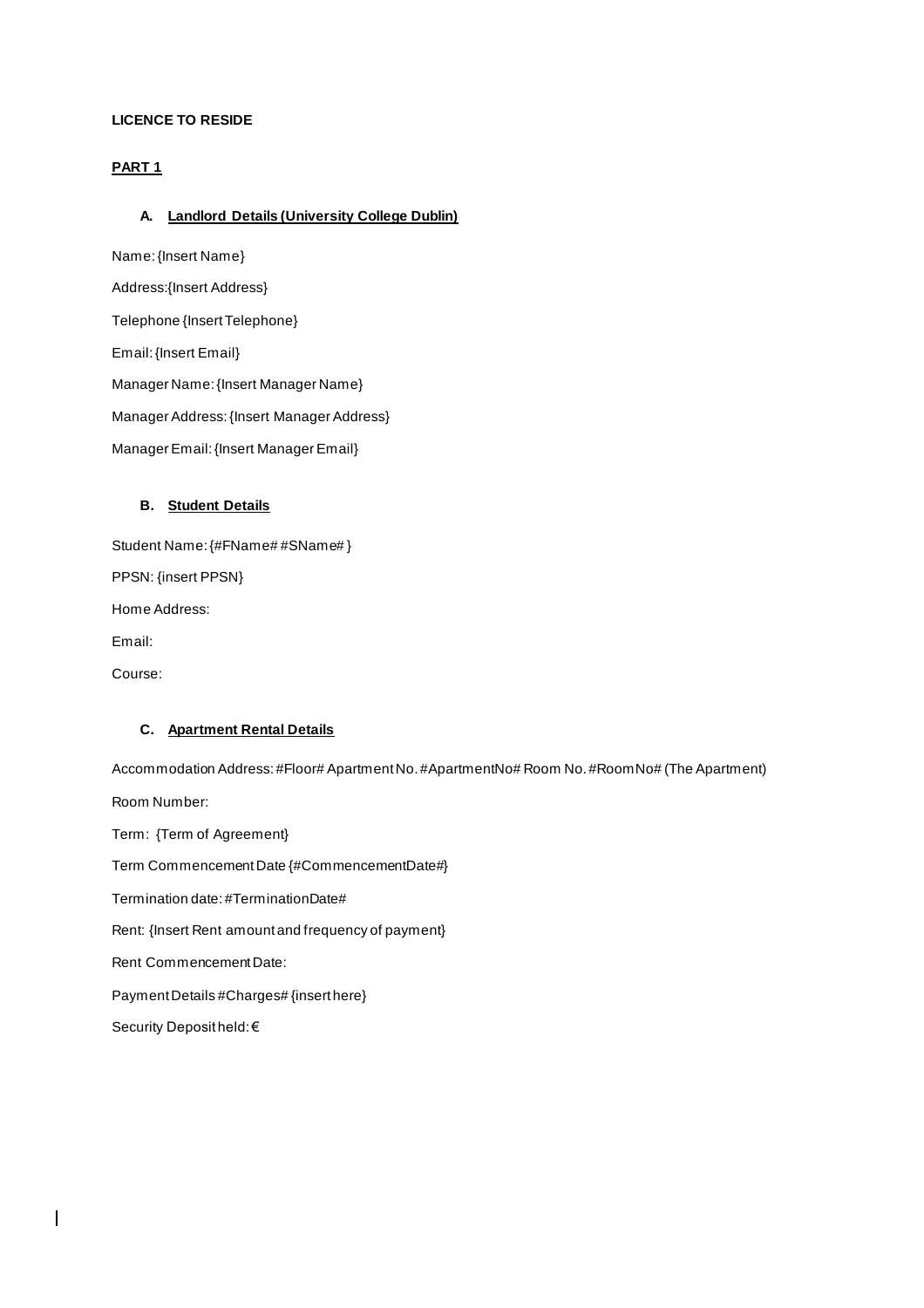## BETWEEN

- I. University College Dublin, National University of Ireland, Dublin having its principal office at Belfield, Dublin 4, Ireland ("UCD") and
- II. The Student Occupier, of the second part ("You").

## IT IS AGREED AS FOLLOWS:

## **1. DEFINITIONS**

| "Acts"                                   | means the 2004 Act, the 2009 Act, the 2015 Act, 2016 Act and the 2019 Act as herein<br>defined.                                                                                                                                                                                      |
|------------------------------------------|--------------------------------------------------------------------------------------------------------------------------------------------------------------------------------------------------------------------------------------------------------------------------------------|
| "Behave in a way<br>that is anti-social" | means engage in behavior of a kind specified in section 17(1) of the 2004 Act (as<br>amended).                                                                                                                                                                                       |
| "Campus"                                 | means all or any part of UCD's campus located in Ireland;                                                                                                                                                                                                                            |
| "Communal Areas"                         | means all stairs, corridors, landings, gardens, balconies, grounds, social spaces<br>entrance halls, laundrettes and reception areas and other communal areas within the<br>Residence:                                                                                               |
| "Deposit"                                | means the Deposit referred to in this Agreement and the UCD Residences Booking<br>Form section of SISWeb:                                                                                                                                                                            |
| "Furniture and<br>appliances"            | means the furniture and appliances listed in the First Schedule including contents as<br>listed in the First Schedule including contents as listed.                                                                                                                                  |
| "Law"                                    | means every Act of the Oireachtas, law of the European Union and<br>every instrument, directive, regulation, requirement, action and bye law made by any<br>government department, competent authority, officer or court which now or may<br>hereafter have force of law in Ireland; |
| "Licence Fee"                            | the charges for your occupation of the Room and where relevant for meals and as<br>referred to in the UCD Residences Booking Form section of SISWeb;                                                                                                                                 |
| "Period of<br>Residence"                 | Shall be the period selected by You on the online booking form of SISWeb;                                                                                                                                                                                                            |
| "Residence"                              | means the Hall of Residence within which the Room is located;                                                                                                                                                                                                                        |
| "Residence<br>Management"                | means the management in charge of UCD Student Residences;                                                                                                                                                                                                                            |
| "Residence<br>Regulations"               | means the regulations governing the Residences which are posted at<br>www.ucd.ie/residences and available in the reception area of a Residence;                                                                                                                                      |
| "Room"                                   | The room allocated to You and where applicable the ensuite bathroom serving the<br>Room;                                                                                                                                                                                             |
| "Shared Area's"                          | Shared kitchen, lounge and bathroom                                                                                                                                                                                                                                                  |
| "SISWeb"                                 | means Student Information System Web;                                                                                                                                                                                                                                                |
| "Student Code"                           | means the UCD Student Code;<br>http://www.ucd.ie/registry/academicsecretariat/docs/student_code.pdf<br>And includes any update or revision of the Student Code                                                                                                                       |
| "The 2004 Act"                           | means the Residential Tenancies Act 2004 as amended from time to time.                                                                                                                                                                                                               |
| "The 2009 Act"                           | means the Housing (Miscellaneous Provisions) Act 2009 as amended from time to<br>time.                                                                                                                                                                                               |
| "The 2015 Act"                           | means the Residential Tenancies (Amendment) Act 2015 as amended from time to<br>time.                                                                                                                                                                                                |
| "The 2016 Act"                           | means the Planning and Development (Housing) and Residential Tenancies Act 2016<br>as amended from time to time.                                                                                                                                                                     |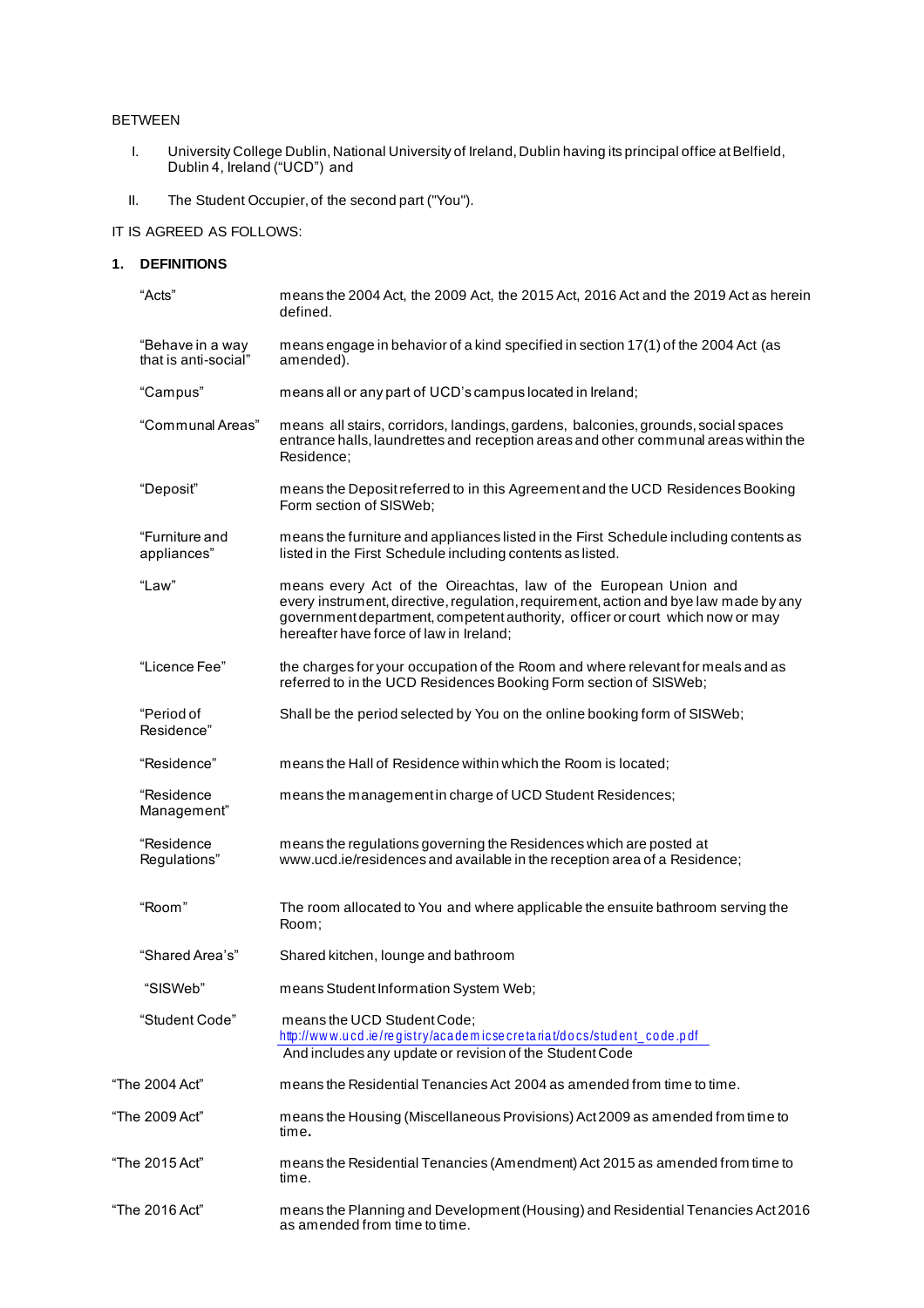"The 2019 Act" means the Residential Tenancies (Amendment) Act 2019 as amended from time to time.

### **2. ACCEPTING THIS AGREEMENT**

This Agreement is a tenancy for the purposes of the Residential Tenancies Acts 2004 to 2019. You have a right to occupy the Room during the Period of Residence but do not have exclusive possession of the Room. This means that UCD has the right to:

- a. Enter the Room after reasonable notice has been given for any reason as referred to in this Agreement, or enter the Room without notice in emergency situations;
- b. Require You to move to a different room as referred to in this Agreement;
- c. Where your Room is of a shared type UCD requires You to share it with another person.

By Accepting this Agreement You are entering into a legally binding contract with UCD, which for the Period of Residence and subject to the terms of this Agreement, gives You the right to live in the Room and to use the Communal Areas. This is subject to the proviso that this Agreement shall not become binding on UCD until such times as the Licence Fee is first paid in accordance with clause 6(I) of this Agreement and in the event such payment is not made UCD shall have the right to offer the Room to another person and this Agreement shall be at an end and your Deposit will be returned in accordance with clause 11 of this Agreement.

If You breach any of the terms of this Agreement UCD shall be entitled to take action against You.

If You are under the age of 18 years by accepting this Agreement you and your parents or guardians acknowledge and accept that You will most likely be sharing accommodation with students over the age of 18 years.

If any term or provision in this Agreement is held to be illegal or unenforceable in whole or in part such term shall be deemed not to form part of this Licence Agreement but the enforceability of the remainder of this Licence Agreement is not affected.

This Agreement shall be entered into by e-signature and no question shall be raised as to its validity.

#### **3. ENQUIRIES**

If there is anything You do not understand about this Agreement or your accommodation or if You have any other queries please contact Residence Management.

### **4. DEPOSIT**

In order to secure booking of the Room You have paid UCD the Deposit in the sum of €400.00 .

Once the Period of Residence starts the Deposit is held by UCD as a security deposit to act as credit against any Licence Fee arrears, bills owing or damage beyond normal wear and tear at the end of the Period of Residence or its earlier termination and UCD is entitled to apply the deposit against these items.

### **5. UCD'S RESPONSIBILITIES**

UCD will use its reasonable endeavours to:

Maintain the structure of the Residence and keep the Residence and the Communal Areas clean, tidy, in reasonable repair and fit for use;

To ensure that an adequate supply of utilities including water, heating, hot water and wireless internet are provided in the Residence; and should supply be lost to reinstate as soon as possible;

To ensure that the laundrette facilities are available and in good working repair;

UCD will not be liable for any failure to provide services where such failure is beyond its reasonable control (such as mechanical breakdown, third party actions and labour disputes);

During the Period of Residence UCD shall insure the Residence where the Room is located against fire and other risks which UCD considers necessary;

UCD shall register this Agreement with the Residential Tenancies Board.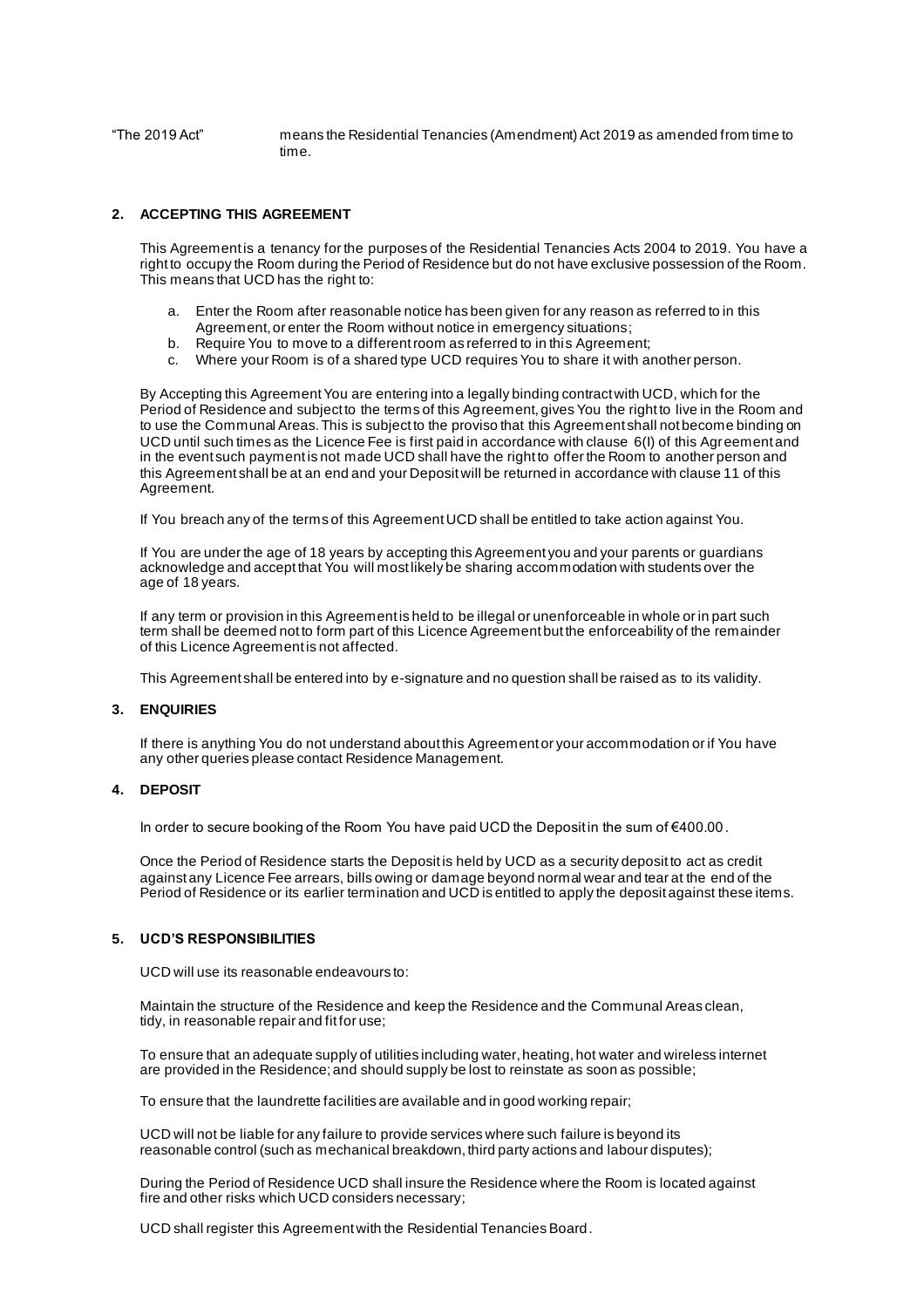### **6. YOUR RESPONSIBILITIES**

#### I. **Licence Fee**

You must pay the Licence Fee and associated charges (including utility charges and insurance) in full on the due dates in accordance with the terms and conditions of this Agreement and as specified in the Pay Residential Fees section of SISWeb.

Your obligation to pay the Licence Fee applies whether or not You move into the Room and irrespective of your course dates.

UCD reserves the right to charge You a reasonable fee to cover its administrative expenses should it have to pursue You for payment.

#### II. **Use of the Room**

You may only use the Room as a temporary residence for your personal use and unless specifically authorised by UCD not to share possession of the Room or any part thereof with any person or to permit the Room to be occupied by any person other than those authorised during the Period of Residence.

You must not carry on any business in the Room nor do or allow to be done any act or thing which is likely to be or become a nuisance danger or annoyance to UCD or adjoining occupiers.

You must maintain the status of a full-time registered student(within the meaning of the Qualifications and Quality Assurance (Education and Training) Act 2012) with UCD for the whole of the Period of Residence.

You are responsible for the behavior of any visitor (including any family member) and You must ensure they comply with the terms of this Agreement and UCD Residences Guest Policy (which is posted on www.ucd.ie/residences). If they do not You will be held l iable. You are not permitted to have guests staying overnight unless You have received approval under UCD Residences Guest Policy and You must ensure that your Guest complies with the terms and conditions of the Policy.

UCD may remove or exclude any visitors (including family members) from the Room.

You must check out of the Room at the end of the Period of Residence or earlier termination of this Agreement (where relevant) and return the keys (where applicable) to Residence Management. If You fail to do so you will be liable to pay a fee to UCD.

#### III. **Respect For Others**

You agree to show respect, at all times, for all persons living, visitingor working in the Residence and not to cause or do anything that is likely to cause a nuisance or annoyance to them.

You must not use violence or threaten to use violence, verbally assault or harass or threaten to harass (including harassment on grounds of age, gender, sexual orientation, religion, belief, race, culture, disability or lifestyle) any person.

You must not bring into the Room or any part of the Campus or Residence any weapons, illegal items or items which UCD considers offensive or dangerous (which may include replica, ceremonial or toy weapons, knives, martial arts weapons or air weapons) or allow the Room to be used for any criminal, immoral or illegal purpose including (but not limited to) selling, supplying or using illegal substances, storing or handling stolen goods or prostitution.

You must not behave in a way that is anti-social in the Room or any part of the Communal Areas and shall indemnify UCD against any claims made by any agent or employee of UCD or visitor arising out of any breach of the permitted use of the Room.

You must not to hold parties in the Room or in or on any part of the Residence save with the express permission of UCD Residence Management.

You must keep noise at a level that does not interfere with the study, sleep or comfort of persons living or working in the Residence and not to play musical instruments or radios, televisions or other sound-producing apparatus in such a manner as to cause distraction or nuisance to other occupiers of the Residence and in particular between the hours of 11.30 p.m. and 7.30 am o r such other times as UCD notifies.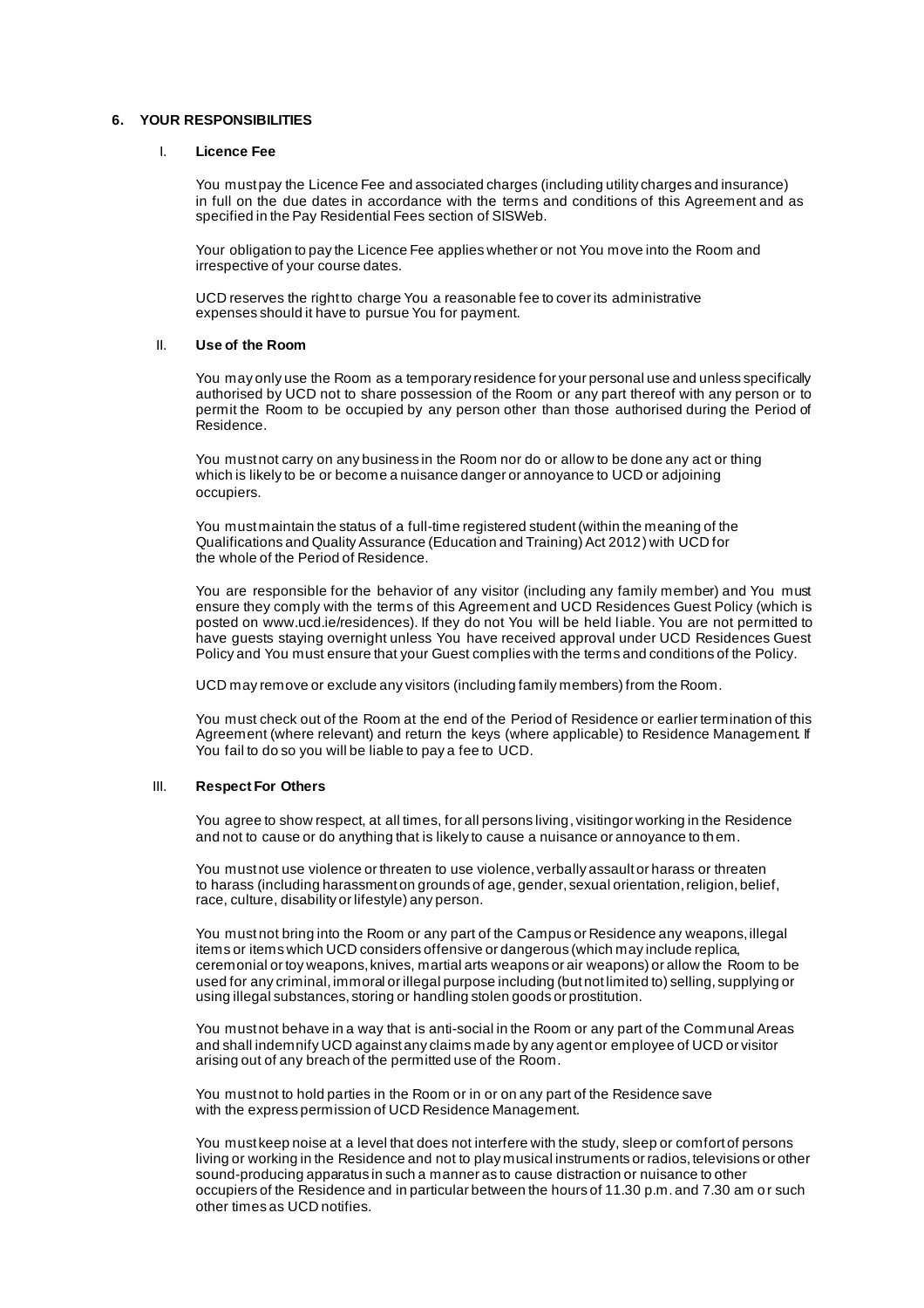You must not keep a dog, cat, reptile, insect, pet, fish or other animal at the Room or the Residence save for a registered Service Dog (see definition above) as provided for in the next paragraph.

Students with a disability or a certified condition, who wish to live in UCD Residences accompanied by a Service Dog, should contact UCD Access & Lifelong Learning with as much advance notice as possible. When a suitable room is available, UCD will permit students with a disability to keep a registered Service Dog with them at their Room and Residence subject to their registration with UCD Access & Lifelong Learning for Disability Support. The student will be responsible for the care of the dog and must ensure that the dog is controlled at all times and does not cause a nuisance to other occupiers of the Residence and other persons in the Residence at any time.

#### **Definitions**

"Service Dog" A Service Dog is a highly trained dog that has been specifically trained to assist a person with a disability.

For an animal to be recognised as a Service Dog it must be fully trained and registered with one of the following or an international equivalent:

- 1. Irish Guide Dogs For The Blind
- 2. Dogs For The Disabled (Cork)<br>3. Canine Partners (UK)
- 
- 3. Canine Partners (UK)<br>5. Dog A.I.D. (UK) Guide Dog A.I.D. (UK) Guide Dogs UK
- 6. Hearing Dogs For Deaf People (UK)<br>7. Medical Detection Dogs (UK)
- 7. Medical Detection Dogs (UK)<br>8. Support Dogs (UK)
- Support Dogs (UK)
- 9. International Guide Dog Federation
- 10. Autism Assistance Dogs Ireland

For the avoidance of doubt, the University will have the final decision as to whether an animal is a Service Dog or not.

#### IV. **Repairs, Maintenance and Alterations**

You must keep the Room and Shared Areas in a clean and tidy condition at all times.

You must not build up rubbish in the Room

You shall only put rubbish in the bins provided by UCD. You must segregate rubbish and place recycled rubbish in designated recycling bin areas.

You must leave the Room in the same condition at the end of your Period of Residence as when You found it at the beginning (fair wear and tear excluded)

You must not make any alterations to the Room (including fitting any aerial or satellite dish) or make any alterations whatsoever in the internal arrangements or external appearance of the Room.

You must not remove, alter or damage any furniture, equipment, windows, locks or curtains in the Room.

You must not drill any holes or to affix any nails, tacks, screws, drawing-pins in the windows, doors, woodwork walls, floors or ceiling of the Room. Items may be attached to the notice board in the Room with pins, blu tack and sellotape;

You must not hang any flags, banners, clothes or other items from the windows or the outside of the Room.

You must report all maintenance and repair issues to Residence Management through SISWeb as soon as You become aware of them.

### V. **Safety and Security**

It is your responsibility to help ensure that the Room , Shares Areas and the Residence are safe and secure to live in.

You must not smoke or vape in the Room or any part of the Residence.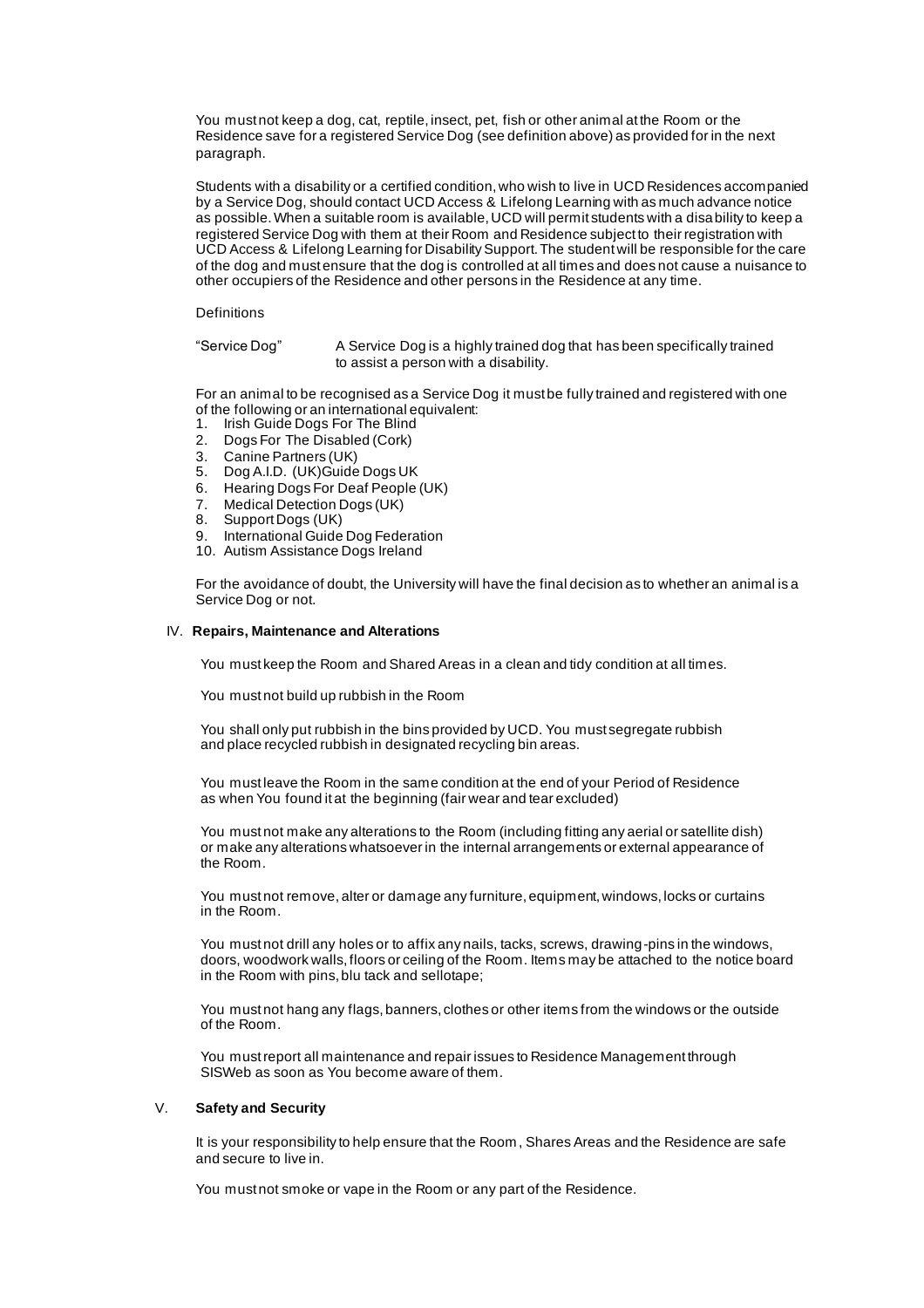You must not bring any cooking equipment into the Room or the Residence that will be used in such a way as to cause a hazard.

You must not overload electrical sockets or use unsafe electrical equipment.

You agree to respond to all fire alarms and comply with all fire regulations and evacuation procedures.

You must not obstruct the Communal Areas or any parts of the Residence including fire escapes routes. For the avoidance of doubt no items may be left outside the Room and bicycles are not permitted within Residences.

You must not tamper with any fire equipment or fire doors which are designed to reduce the spread of fire and to help prevent injury or death.

You must not part with the possession of any keys or security cards provided by UCD for the Room and You must report any loss immediately to Residence Management. You must leave your Room and the Residence secure at all times and you must not prop open or block locks on the door to your Room or the Residence. You must not do anything which may increase UCD insurance premium for the Room or the Residence.

You must not store or keep or permit to be kept in the Room or in any part of the Residence any dangerous, combustible or unlawful substances or materials whatsoever and to report immediately the presence of such substances or materials. You agree to comply with the Residence Regulations.

You acknowledge and agree to comply with all UCD policies and guidelines including, but not limited to, health and safety, UCD Child Safeguarding Statement, UCD Child Protection Policy, , Use of Monitoring Equipment in UCD Residences and CCTV.

While UCD shall be responsible for the provision of security on the Campus as a whole neither UCD nor Residence Management shall be responsible for the security of the Room or apartment where the Room is located in an apartment. Responsibly for security of the Room rests with You and You shall report all security incidents to Residence Management.

VI. You must abide by the provisions of the Student Code

## **7. UCD'S RIGHTS**

### I. **Relocation**

UCD reserves the right to move You to similar accommodation in any circumstances on giving You at least 7 days notice save in the event of an emergency when less notice can be given and You acknowledge that You do not have a right of exclusive possession of the Room.

#### II. **Alterations and Building Works**

UCD has the right to carry out any building works, decoration, refurbishment, repairs, alterations or any other works as required to the Room and in any part of the Residence.

### III. **Removal and Disposal of Items**

UCD may remove from the Room or the Residence any items which it considers offensive, dangerous and/or which may cause a fire hazard. You will not be entitled to take any such items back into the Room or the Residence and UCD may dispose of any such items.

UCD may dispose of any items left in the Room or the Residence at the end of your Period of Residence.

#### IV. **Access**

Upon giving You reasonable notice UCD or its agents or work personnel may enter the Room and examine the state of repair and condition of it and may carry out repairs or renovations to the Room or any adjoining premises.

UCD may enter the Room without notice in an emergency situation or where a breach of discipline is suspected under the provisions of this Licence Agreement or under the provisions of the Student Code.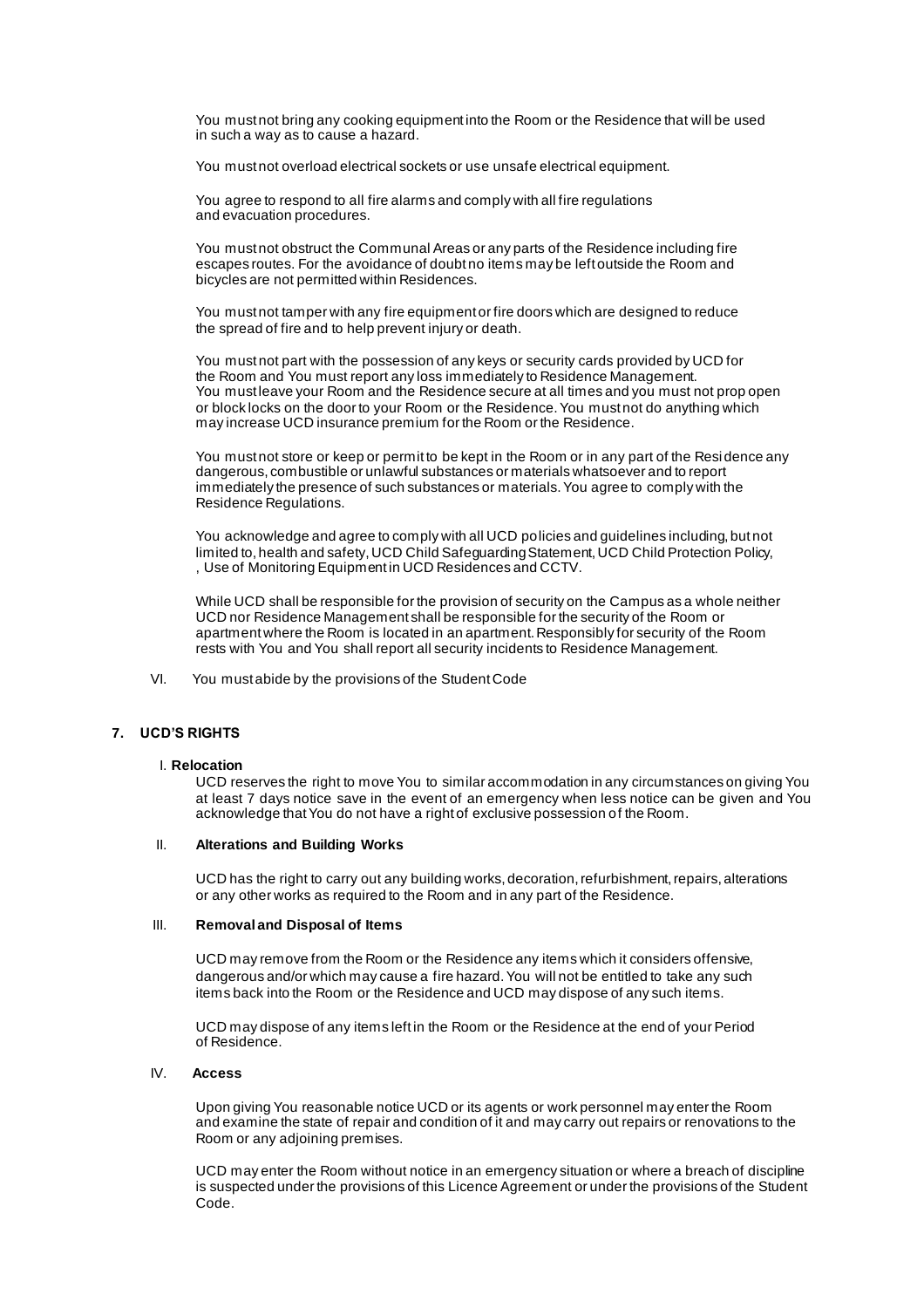UCD Residences Management on behalf of UCD is a joint key holder of the Room with You.

## **8. YOUR RIGHTS**

### I. **Occupation**

UCD grants

You:

- (i) The right to occupy the Room;
- (ii) The non- exclusive use of the SharedAreas serving the Room;
- (iii) Non exclusive use of the Communal Areas;<br>(iv) Where applicable the use of a communal gym
- Where applicable the use of a communal gym within a Residence.

## **9. BREACH OF AGREEMENT**

## I. **Payment for Loss or Damage**

You must pay for all loss and damage suffered by UCD as a result of any breach of this Agreement by You or any of your visitors (including family members). This includes but is not limited to additional cleaning costs, replacement keys, repairing or replacing fixtures, fittings or equipment, collecting arrears, paying professional advisors, pursuing court proceedings, administration expenses and income lost by UCD by your failure to vacate the Room when You should have.

### **10. SANCTIONS**

If you or any of your visitors (including a family member) breach any of the terms of this Agreement then action may be taken against You as follows:

### I. **Residence Management**

Residence Management will investigate the alleged breach and may invite You to discuss the circumstances of the alleged breach with them. Arising out of this Residence Management may:

- a. Take no action
- b. Reprimand You and may also give You a written warning or
- c. Refer the matter to the Director of UCD Estates Services Campus Operations for disciplinary action.

## II. **UCD Estate Services**

The Director of UCD Estates Services or his/her nominee will investigate the alleged breach and may invite You to discuss the circumstances of the alleged breach with them. You may be accompanied by a member of the Student's Union or a Student Advisor in any meeting which takes place. Arising out of the investigation UCD Estate Services may:

- a. Take no action
- b. Reprimand You
- c. Give You a written warning
- d. Impose a fine upon You which must be paid within 7 days of its imposition in addition to You meeting the costs of repairs for any damage You have caused.
- e. Refer the matter to the Registrar where the alleged breach will be dealt with under the Student Code.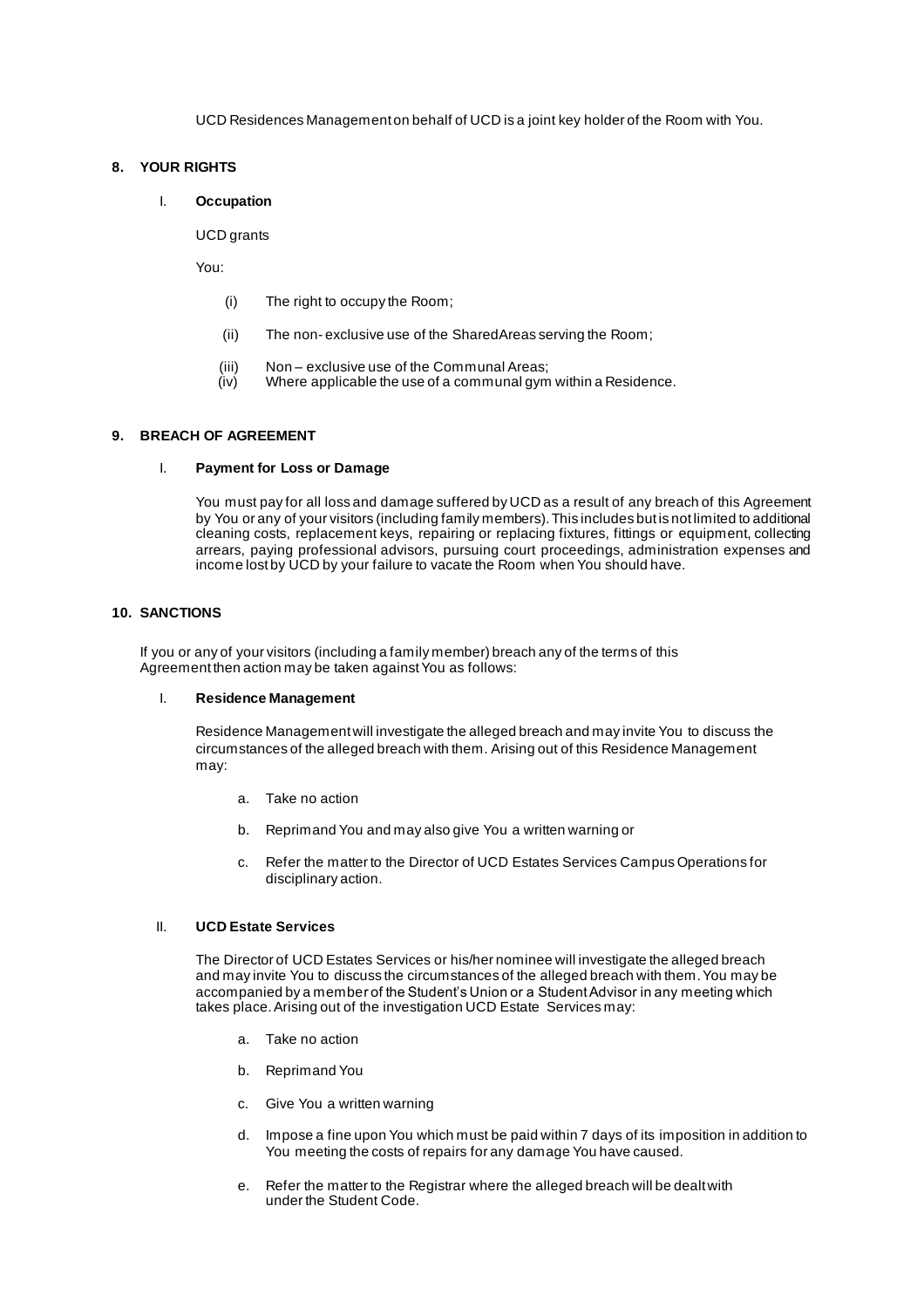### III. **Appeals**

f.

You may appeal as follows if You are unhappy with a Sanction imposed upon You:

- a. Any Sanction made by Residence Management may be appealed in writing to UCD Estates Services within. 7 days of the Sanction. The decision of UCD Estates Services shall be final.
- b. Any Sanction made in the first instance by UCD Estates Services may be appealed in writing to the Registrar within 7 days of the Sanction. The decision of the Registrar shall be final. In the event an appeal to a fine is upheld the imposed fine will be refunded.
- c. Any Sanction arising under the Student Code may be appealed in accordance with the Student Code.
- d. When making an appeal You shall be required to pay a fee of €20 which will be refunded in the event the appeal is successful.

### **11. TERMINATION RIGHTS**

- I. **Your Rights**
	- a. Should You cancel your booking within 24 hours You will be refunded your Deposit in full.
	- b. Should You cancel your booking after 24 hours but prior to the commencement of your Period of Residence You will be refunded your Deposit less an administrative charge of €50.
	- c. Should You terminate this Agreement within 7 days of the commencement of your Period of Residence You will be refunded 50% of your Deposit This refund is subject to your Room not being damaged, being left in a clean and tidy condition and there being no fines levied in connection with this Agreement.
	- d. Should you terminate this Agreement 7 days or more after the commencement of your Period of Residence and before the end of your Period of Residence You will be refunded 25% of your Deposit. This refund is subject to your Room not being damaged, being left in a clean and tidy condition and there being no fines levied in connection with this Agreement.
	- e. If this agreement terminates at the end of your selected Period of Residence you will be refunded 100% of your Deposit within 28 days of termination.This refund is subject to your Room not being damaged, being left in a clean and tidy condition and there being no fines levied in connection with this Agreement.
	- f. Refund of your Deposit is subject to payment of the Licence Fee and associated charges being up to date. UCD shall be entitled to use your Deposit as credit against any costs it incurs for cleaning, repair and replacement of damaged items and against settlement of any monies owed by You to UCD.
	- g. You must submit a Cancellation Form to Residence Management if You wish to terminate the Licence Agreement prior to the end of the Period of Residence.
	- h. Should this Agreement be terminated by You during your period of Residence You will still be liable to pay the Licence Fee in full for the whole of the Period of Residence. UCD will use its reasonable endeavours to re-licence the Room and in the event that UCD is able to re- licence the Room You will be entitled to receive credit for the balance of the Licence Fee (less your Deposit as referred to in this clause) paid by You in advance which corresponds to the Period in which the Room is re-licenced.
	- i. UCD shall serve a valid notice of termination on You, providing no less than 90 days' notice of the termination date of this Agreement.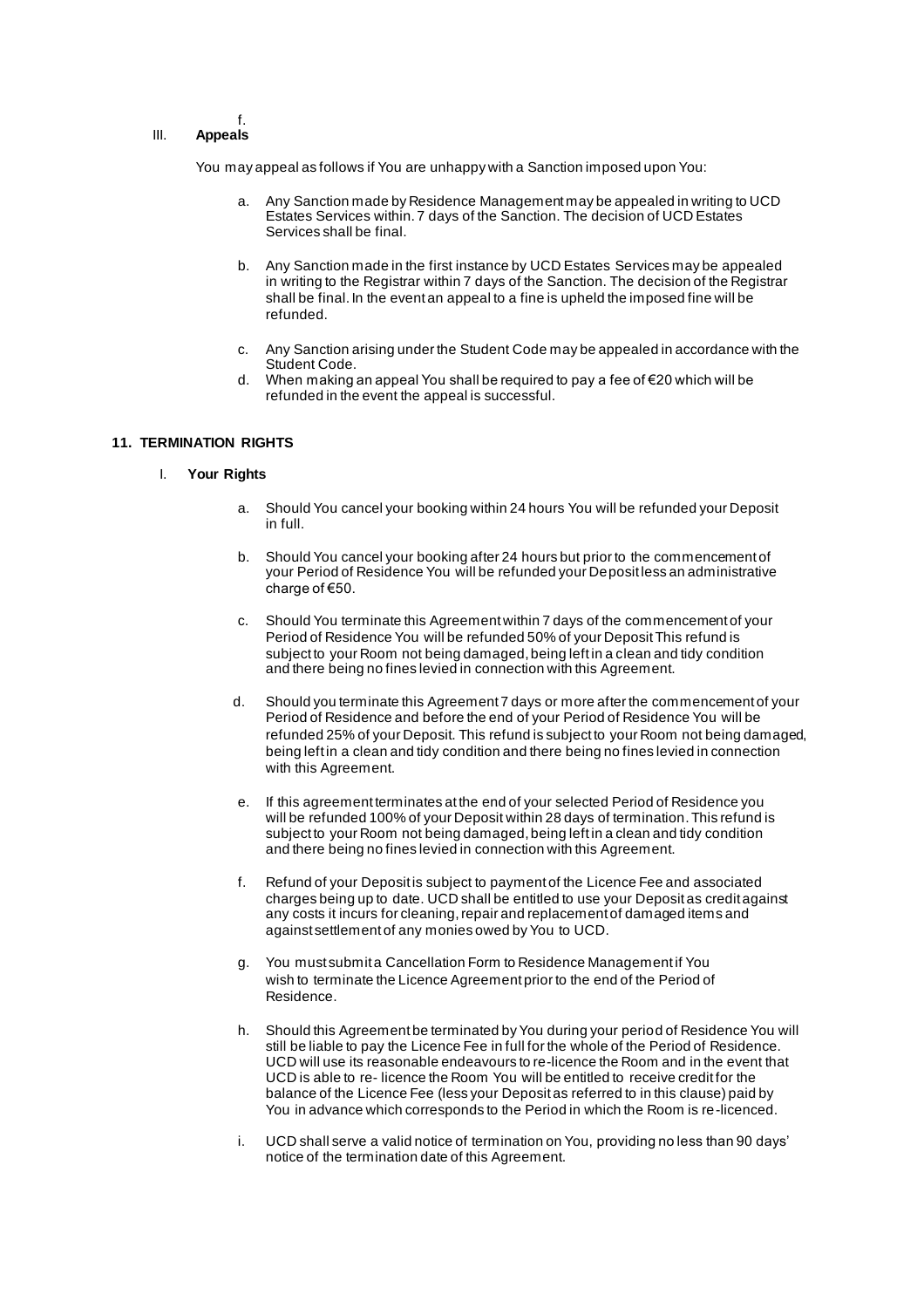### II. **UCD's Rights**

UCD may terminate this Agreement in any of the following circumstances:

- a. You have failed to take up occupation of the Room.
- b. You have failed to pay the Licence Fee and associated charges on the due dates.
- c. You have committed a serious breach of this Agreement or have persistently breached the terms and condition of this Agreement and UCD has followed the procedures followed in the Student Code. You have been convicted of a criminal offence which UCD regards as serious.
- d. You have supplied information to UCD in connection with your application for a Room which is false or misleading or have failed to supply information to UCD which it considers relevant.
- e. You are no longer undertaking a course of study at UCD and are not registered as a student.
- f. Your Room is not habitable due to events beyond UCD's control (such as fire or damage) and UCD does not have alternative accommodation for you to occupy.
- g. UCD considers it necessary to move You from the Room for your protection or the protection of others.
- h. UCD has a right to terminate this Agreement by serving a valid written notice of termination on You. UCD shall give the required period of notice to You pursuant to s66 Residential Tenancies Act 2004 (as amended).
- i. UCD has a further right to terminate this Agreement early if one of the following situations occur:
	- a. Should You breach an obligation under this Agreement, UCD can terminate this Agreement with 28 days' notice;
	- b. Should serious anti-social behaviour arise where there is a high and imminent risk of death, serious injury or danger to any person living, working or otherwise lawfully in the dwelling concerned or its vicinity or to the structure of the property as a result anti-social behaviour by You, UCD can terminate this Agreement with 7 days' notice.

In the event that UCD terminates this Agreementby reason of a to e above in this Section 11 part ii or you have been subject to any of the sanctions referred to in  $c - e$  of Section 10 part II of this Licence To Reside You will not be entitled to apply for student accommodation in the future without the consent of UCD which it may withhold at its sole discretion.

### **12. CAR PARKING**

You will not be entitled to apply for permit parking on the Campus unless you are entitled to an exemption from this policy.

### **13. WITHHOLDING OF AWARD**

UCD reserves the right to withhold the conferring of any degree or award until full payment is made to UCD of the Licence Fee, fines and any other monies owing to UCD under this Agreement.

### **14. COMPLAINTS**

If you are unhappy with any decision UCD had made or You feel that it has failed to fulfil its obligations to You in connection with this Agreement You should in the first instance raise your concerns with Residence Management. If you feel You have not resolved the matter then You should bring a Complaint under the UCD's Student Complaints Polic[y http://www.ucd.ie/complaints/docs/complaints\\_po.pdf.](http://www.ucd.ie/complaints/docs/complaints_po.pdf.)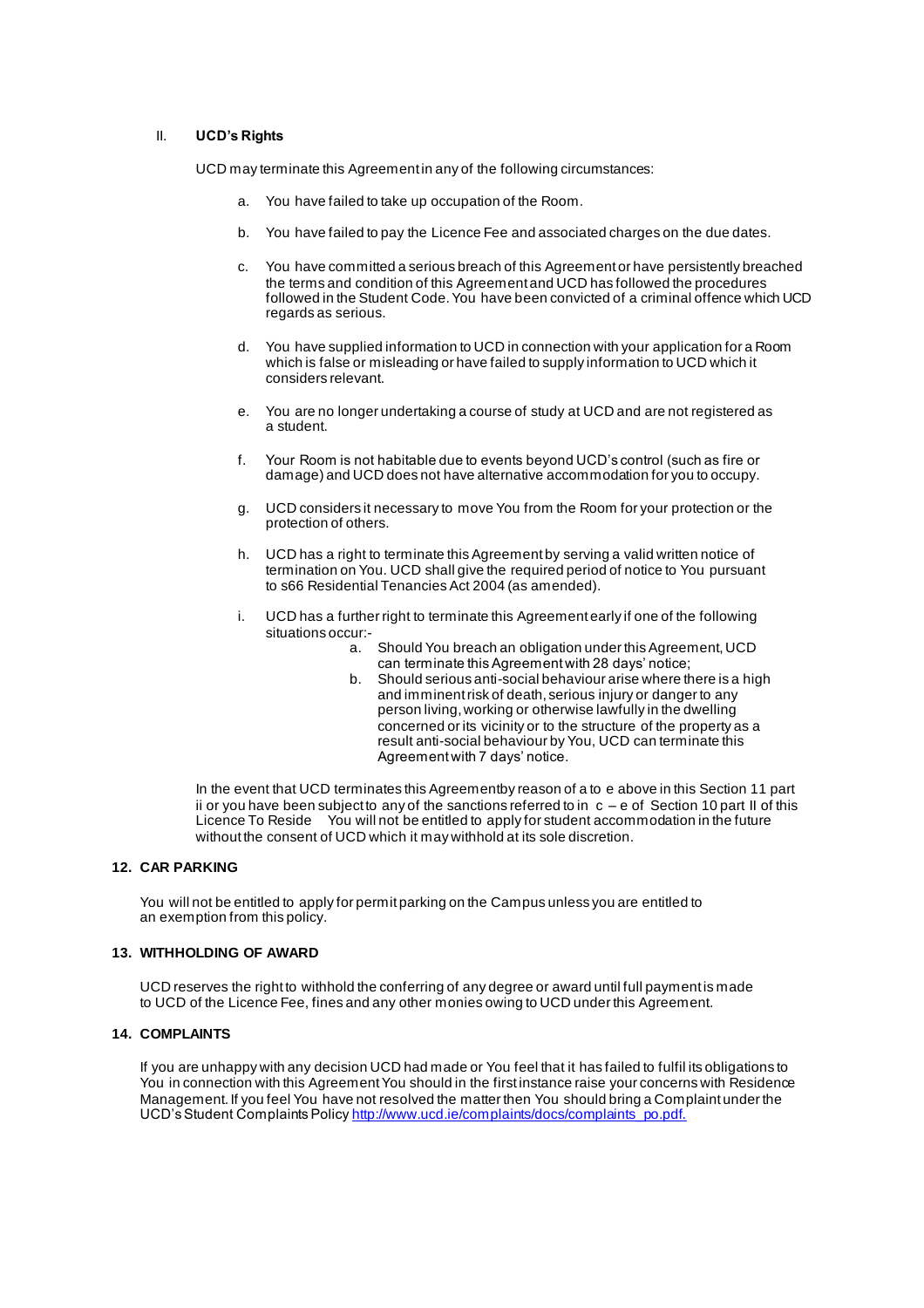### **15. GENERAL**

#### I. **Entire Agreement**

This Agreement shall constitute the whole of the terms agreed between the Parties in respect of the subject matter of this Agreement provided that nothing in this clause shall limit a party's liability for fraudulent misrepresentation.

### II. **Severability**

If any provision of this Agreement is held to be illegal or unenforceable then the remainder of the Agreement shall be unaffected.

#### III. **Waiver**

Unless otherwise agreed in writing, no failure by either party to exercise any right or remedy available to it nor any delay so to exercise any such right to remedy shall operate as a waiver of it nor shall any single or partial exercise of any right or remedy preclude any other or further exercise thereof or the exercise of any other right or remedy.

### IV. **Force Majeure**

Neither party shall be liable for any delay or failure to carry out its obligations under this agreement caused by force majeure provided that it promptly gives written notice of the occurrence of the force majeure relied on to the other party and it uses all reasonable endeavours to remove or avoid the effect of such force majeure as promptly as practicable. If any force majeure is relied on for longer than 60 days by either party under this clause the other shall be entitled to terminate this Agreement forthwith on written notice.

### V. **Communications and Notices**

All communications and notices relating to this Licence Agreement will be sent to your UCD email address.

### VI. **Governing Law and Jurisdiction**

This Agreement shall be governed and construed in accordance with the laws of the Residential Tenancies Acts 2004 – 2019 as amended. The Parties hereby irrevocably submit to the exclusive jurisdiction of the Courts of Ireland.

### **EXECUTION PAGE**

**IN WITNESS OF WHICH**, this Agreement has been duly executed by the undersigned signatories on behalf of the parties on the date first above written.

**SIGNED** for and on behalf of **[●] LIMITED/PLC**

By: \_\_\_\_\_\_\_\_\_\_\_\_\_\_\_\_\_\_\_\_\_\_\_\_\_\_\_\_

| Name: |  |
|-------|--|
|-------|--|

Title: \_\_\_\_\_\_\_\_\_\_\_\_\_\_\_\_\_\_\_\_\_\_\_\_\_\_\_\_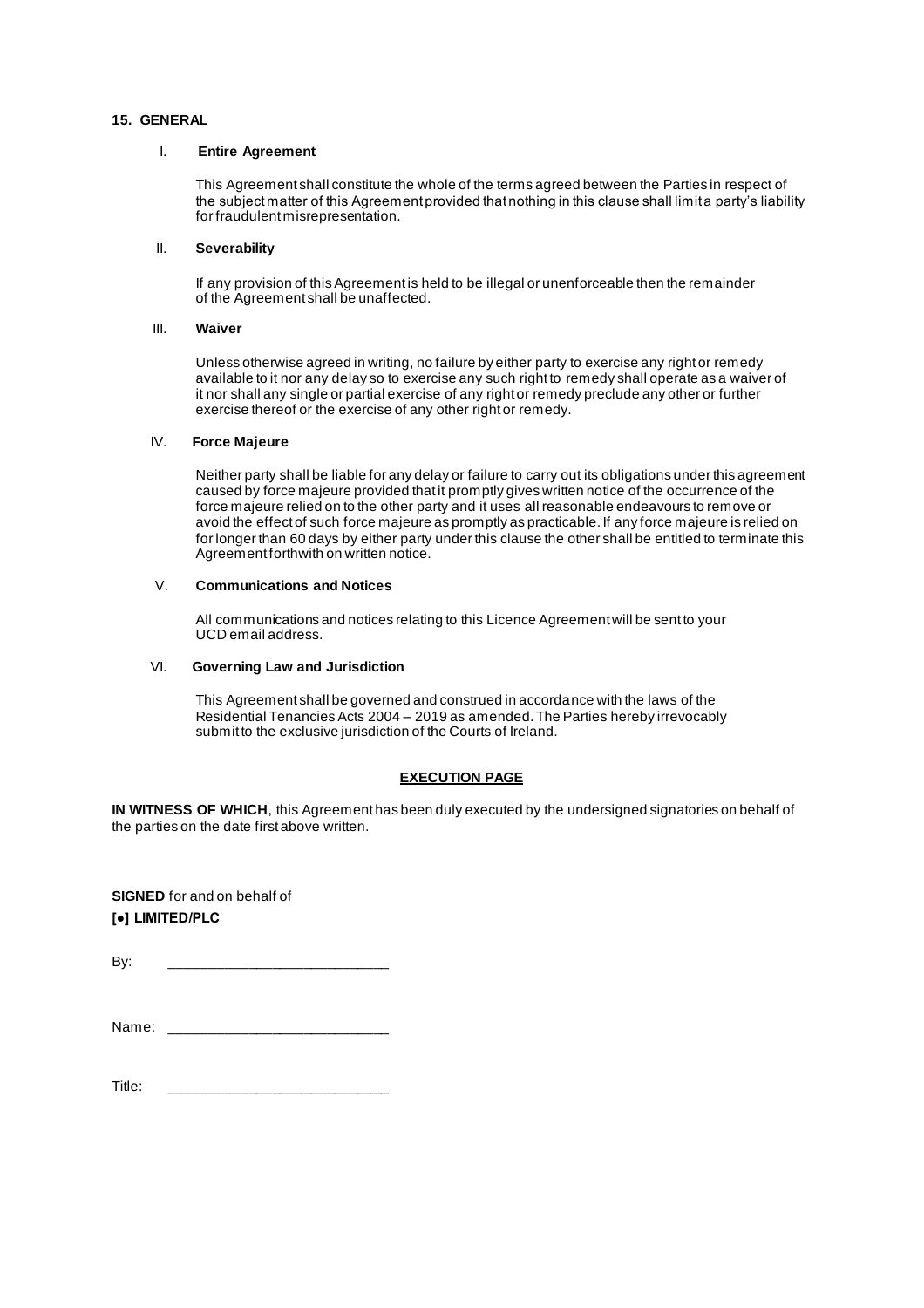**SIGNED** by **[●]** [in the presence of:

**………………………………….**

#### **Signature**

**…………………………………. Witness Signature**

**………………………………….**

**Witness Name (print)**

**…………………………………. Witness Address**

### **FIRST SCHEDULE FURNITURE, APPLIANCES AND CONTENTS**

In accordance with the Housing Miscellaneous Provisions Act, 2009, the Housing (Standards for Rented Houses) (Amended) Regulations 2009, the Housing (Standards for Rented Houses) Regulations 2008 and the Housing (Standards for Rented Houses) Regulations 2017, the Landlord must provide the following:

- 1. A fire blanket and either a mains wired smoke alarm or at least two ten year self-contained battery operated smoke alarms;
- 2. Each self-contained house and multi-unit building should contain a mains wired smoke alarm and fire blanket and emergency evacuation plans;
- 3. Emergency lighting shall be provided in all common areas within a multi-unit building;
- 4. Four ring hob, oven and grill;
- 5. Cooker hood or extractor fan;
- 6. Fridge and freezer or a fridge/freezer;
- 7. Microwave oven;
- 8. Sink and fixed bath or shower with piped supply of cold water;
- 9. Facility for the piped supply of hot water;
- 10. Suitable and adequate number of kitchen presses for food storage purposes;
- 11. Washing machine or access to a communal washing machine facility within the curtilage of the building;
- 12. A dryer if the dwelling does not contain a garden or yard for the exclusive use of that dwelling.